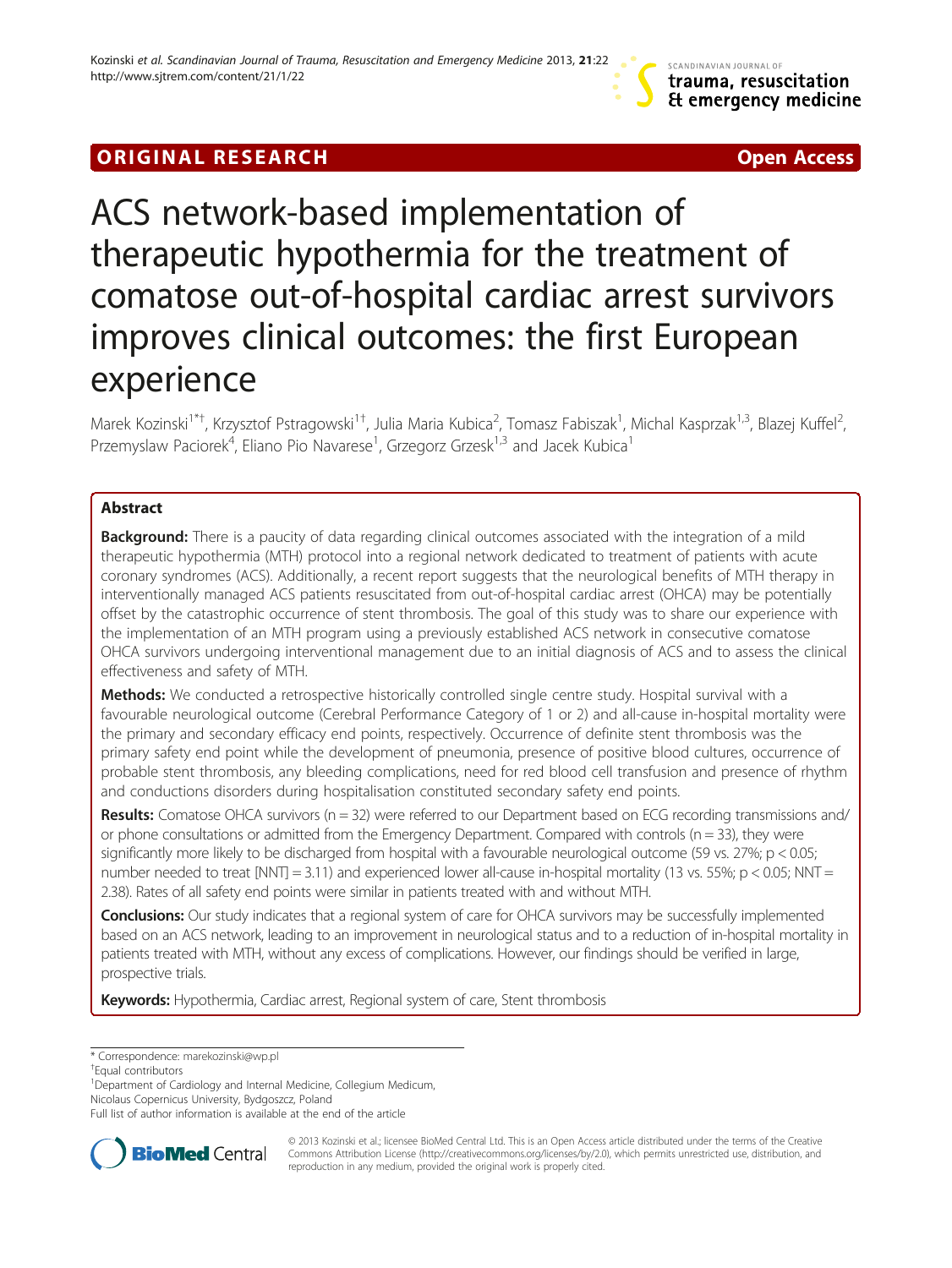# Introduction

Cardiac arrest constitutes the most frequent reason for sudden death in developed countries. It is estimated that each year 275,000 and 235,000 to 325,000 new cases of out-of-hospital cardiac arrest (OHCA) occur in Europe and the United States, respectively [[1,2\]](#page-12-0). The rate of admission to hospital after a successful return of spontaneous circulation in adult OHCA patients is estimated to be around 15% [[3](#page-12-0)]. Although the survival of adult OHCA victims admitted to hospital has increased recently, approximately 60% of these patients still die before hospital discharge [\[4](#page-12-0)]. Furthermore, only two thirds of OHCA survivors are discharged from hospital in a good neurological condition [\[5\]](#page-12-0).

Mild therapeutic hypothermia (MTH) remains one of few interventions proven to improve clinical outcomes in the setting of OHCA [\[6,7](#page-12-0)]. Based on evidence from randomized clinical trials [\[6-9](#page-12-0)], the Advanced Life Support Task Force of the International Liaison Committee on Resuscitation in 2003 [\[10\]](#page-12-0) and subsequently The European Resuscitation Council in 2005 [\[11](#page-12-0)] recommended MTH in unconscious adult patients with recovery of spontaneous circulation after OHCA when the initial rhythm was ventricular fibrillation. Additionally, according to these recommendations MTH may also be beneficial for other rhythms or in-hospital cardiac arrest [\[10,11](#page-12-0)]. Finally, the role of MTH was appreciated by the European Society of Cardiology in 2012 [\[12\]](#page-12-0). The guidelines for the management of acute myocardial infarction in patients presenting with ST-segment elevation indicate implementation of MTH "early after resuscitation of cardiac arrest patients who are comatose or in deep sedation" (class of recommendation I, level of evidence B).

On the contrary, some international experts express the opinion that MTH due to the substantial risk of bias in randomized clinical trials and their overall small size and low quality should be further evaluated [\[13,14](#page-12-0)]. Additionally, even though a recent meta-analysis of randomized clinical trials conducted by the Cochrane Collaboration demonstrated impressive efficacy of MTH (the number needed to treat [NNT] of 6 for discharge in a good neurological condition; NNT of 7 for survival to hospital discharge) [[15\]](#page-12-0), this therapeutic method is still underutilized in many European countries including Poland [[16,17\]](#page-12-0). This fact stands in apparent contrast to the high penetration of interventional treatment in the setting of acute coronary syndromes (ACS) and the presence of well-developed ACS networks in these countries [[18\]](#page-12-0). Of major importance, vast majority of patients from landmark randomized clinical trials on MTH were treated conservatively, despite the dominating presumed cardiac origin of OHCA [\[6,7](#page-12-0)]. There is a paucity of data regarding clinical outcomes associated with the integration of MTH protocols into regional networks dedicated to treatment of ACS patients. A recent observational American report suggests that such management leads to a favourable prognosis in a substantial proportion of comatose OHCA patients [[19](#page-12-0)]. On the other hand, the neurological benefits of MTH therapy in interventionally managed ACS patients may be potentially offset by the catastrophic occurrence of stent thrombosis as suggested by the just published case series from Barcelona [\[20\]](#page-12-0).

The goal of this study is to share our experience regarding the implementation of an MTH program using a previously established ACS network in comatose OHCA survivors undergoing interventional management due to an initial diagnosis of ACS and to assess the clinical effectiveness and safety of MTH.

### Methods

#### Study design

We conducted a retrospective historically controlled single centre study. Consecutive adult comatose OHCA survivors with an initial diagnosis of ACS who received MTH therapy between 2010 and 2011 were compared with their consecutive counterparts fulfilling all criteria for therapy with MTH, but not treated with this method, as they were hospitalized before implementation of the MTH program, namely in 2008 and 2009.

Qualification criteria for MTH included: unconsciousness with no verbal contact, Glasgow Coma Score below 9 points, age of at least 18 years, and eligibility for mechanical ventilation. Exclusion criteria for MTH were as follows: Glasgow Coma Score equal or above 9 points, maintained verbal contact, vegetative state or severe brain damage before OHCA, history of severe infection prior to OHCA, all prior conditions with estimated length of survival below one year, active bleeding unresponsive to treatment, active intracranial bleeding, bleeding diathesis unless induced with drugs, pregnancy (ruled out in all women below 50 years of age with a pregnancy test; however, after the update of the European Resuscitation Council guidelines in December 2010 [\[21\]](#page-12-0) early gestation was no longer regarded as a contraindication for MTH), hemodynamic instability defined as systolic arterial pressure below 65 mm Hg despite therapy with vasopressors and/or application of intraaortic balloon counterpulsation (IABP) with reassessment after hemodynamic stabilization, electrical instability defined as the need for defibrillation or cardioversion within 30 minutes preceeding qualification for MTH (with reassessment once patient electrically stable), and symptomatic bradyarrhythmias unresponsive to endocardial pacing.

#### Study conduction and MTH procedure

OHCA survivors were referred to our Department similarly to other ACS patients either based on a telephone consultation predominantly accompanied by an ECG transmission through the LIFENET System (Medtronic,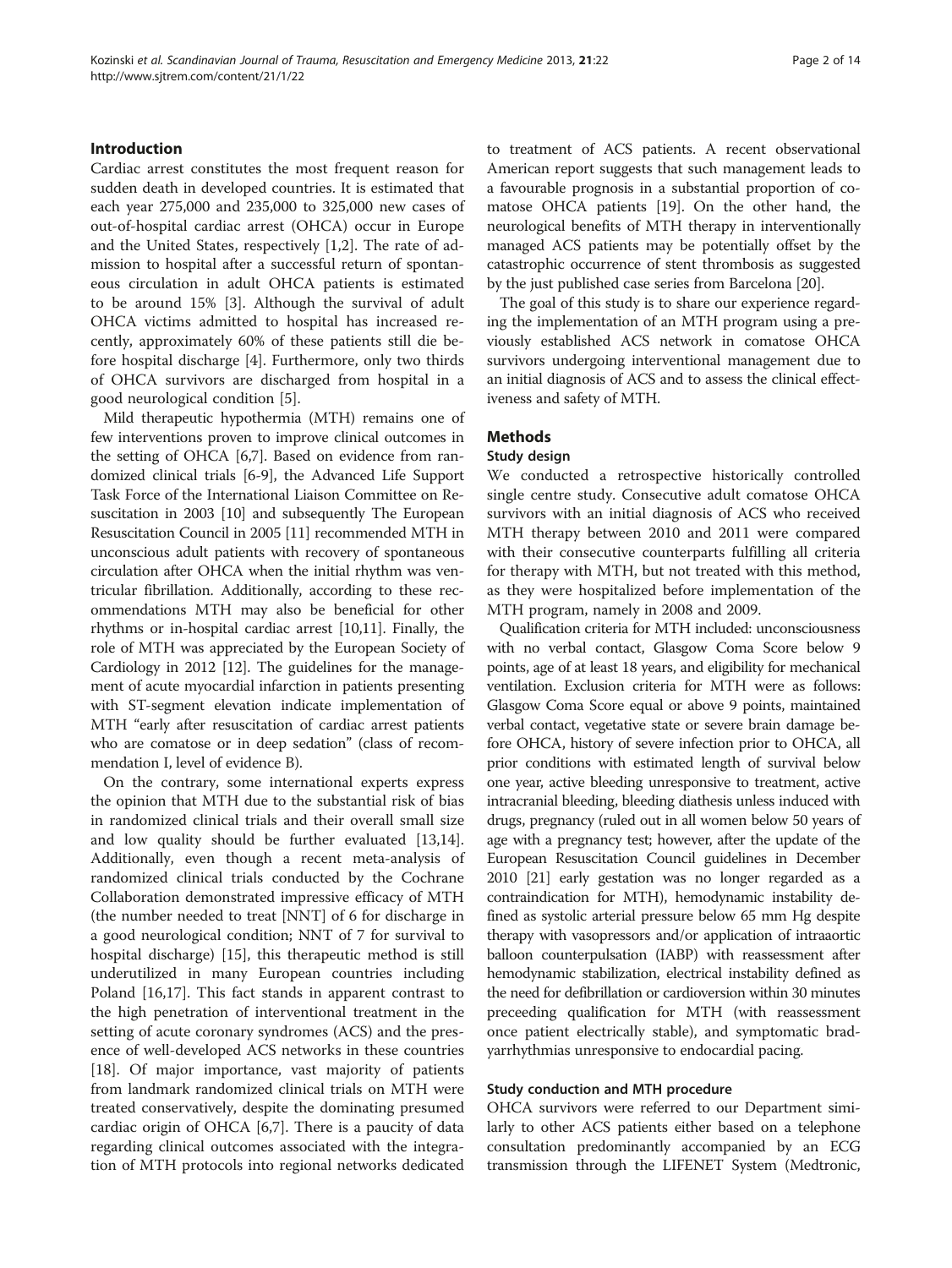Redmond, WA, USA) from the site of OHCA occurrence or admitted directly from the Emergency Department of our hospital.

Adult patients were qualified to therapy with MTH regardless of the initial rhythm during OHCA, time to return of spontaneous circulation and age. The baseline neurologic assessment was routinely performed twice within the initial 30 minutes of the qualification procedure, and optionally followed whenever feasible by further neurologic evaluation only when necessitated by prior administration of sedatives and their antidotes.

Patients with an initial diagnosis of ACS with STsegment elevation and/or in shock of clear cardiac origin were transferred directly from the ambulance, rescue helicopter or Emergency Department to the cathlab to avoid any delay in revascularization. The decision concerning qualification to therapy with MTH was made immediately after the patient's admission. Subsequently, induction of MTH was initiated with the infusion of cold normal saline (0.9% solution of sodium chloride at the temperature of 4°C) and the usage of ice packs.

All patients from both the study and control group underwent coronary angiography, followed, if clinically indicated, by percutaneous coronary intervention (PCI). Coronarography and PCI were performed using a standard femoral approach. Intracoronary stents were routinely implanted. Complete revascularization was intended in all patients with cardiogenic shock. Optimal direct effect of the intervention was assigned when no residual stenosis or a stenosis of less than 20% of the reference segment diameter along with TIMI (Thrombolysis in Myocardial Infarction) 3 flow in the PCI-treated artery were observed. Suboptimal direct effect of PCI was defined as the presence of a residual stenosis between 20 and 50% of the reference segment diameter and/or TIMI 2 flow the PCI-treated artery. A residual stenosis exceeding 50% of the reference segment diameter and/or TIMI 0 or 1 flow were considered ineffective effects of PCI. The use of aspiration thrombectomy during the intervention was left to the operator's discretion.

Transthoracic echocardiography was performed in all study participants on the day of admission and thereafter whenever needed and serial ECG recordings were taken at baseline, after coronary angioplasty and/or coronary angiography and thereafter when clinically indicated. In case of any doubts regarding the reason of OHCA, additional diagnostic procedures including head and/or chest computed tomography were performed before the initiation of the MTH procedure.

An MTH-dedicated catheter was placed by the interventional cardiologist in the cathlab in the inferior vena cava through the femoral vein. The cooling system applied in our study was CoolGard 3000 (Alsius, Zoll, Chelmsdorf, MA, USA) allowing for precise and rapid control of the

patient's core temperature for both cooling and warming. The cooling procedure with the CoolGard 3000 system was started immediately after the patients had been transferred from the cathlab to Cardiac Intensive Care Sub-unit. The state of MTH was defined as the patient's core temperature below 34°C, with a target temperature of 33°C. MTH was maintained for at least 12, with the optimal duration of MTH of 24 hours. The rewarming phase was actively controlled and performed at a rate of 0.3°C per hour. Two independent measurements of the patient's core temperature were continuously taken in the urinary bladder and in the lower one third of the oesophagus using a dedicated catheter and tube, respectively.

All study participants were hospitalized in a 5-bed Cardiac Intensive Care Sub-unit that remains an integral part of the 24-bed Coronary Care Unit in our department. Medical care was delivered by cardiologists experienced in acute cardiac care and supported when needed by a multidisciplinary team of specialists available in an academic hospital, including anaesthesiologists, clinical microbiologists, clinical nutritionists, endoscopic gastroenterologists, general and vascular surgeons, medical rehabilitation specialists, nephrologists, neurologists and otolaryngologists.

All patients were mechanically ventilated and given continuous intravenous infusion of propofol and fentanyl for sedation and analgesia, respectively. Standard management of shivers included a combination of superficial rewarming, buspirone and magnesium, and was supplemented by atracurium when the shivers were resistant to the first-line therapy. All drugs were administered in a weight-adjusted manner.

All patients underwent continuous monitoring of invasive blood pressure, central venous pressure, ECG and hourly diuresis as well as multiple laboratory blood tests were performed according to our local MTH protocol (details available on request).

We aimed to achieve and maintain the hemodynamic and laboratory targets recommended by the International Liaison Committee for patients with post-cardiac arrest syndrome [\[22\]](#page-12-0) such as mean arterial pressure of 65–100 mmHg (depending on the patient's normal blood pressure, the cause of OHCA, and the severity of myocardial dysfunction), central venous pressure of 8–12 mmHg, central venous oxygen saturation above 70%, urine output >1 mL  $\times$  kg<sup>-1</sup>  $\times$  h<sup>-1</sup> and a normal or decreasing serum or blood lactate level.

The study protocol was approved by the Local Bioethics Committee at Collegium Medicum of the Nicolaus Copernicus University in Torun in accordance with the Declaration of Helsinki.

#### Concomitant therapy

At the first contact with health care providers all study participants with a confirmed diagnosis of ACS were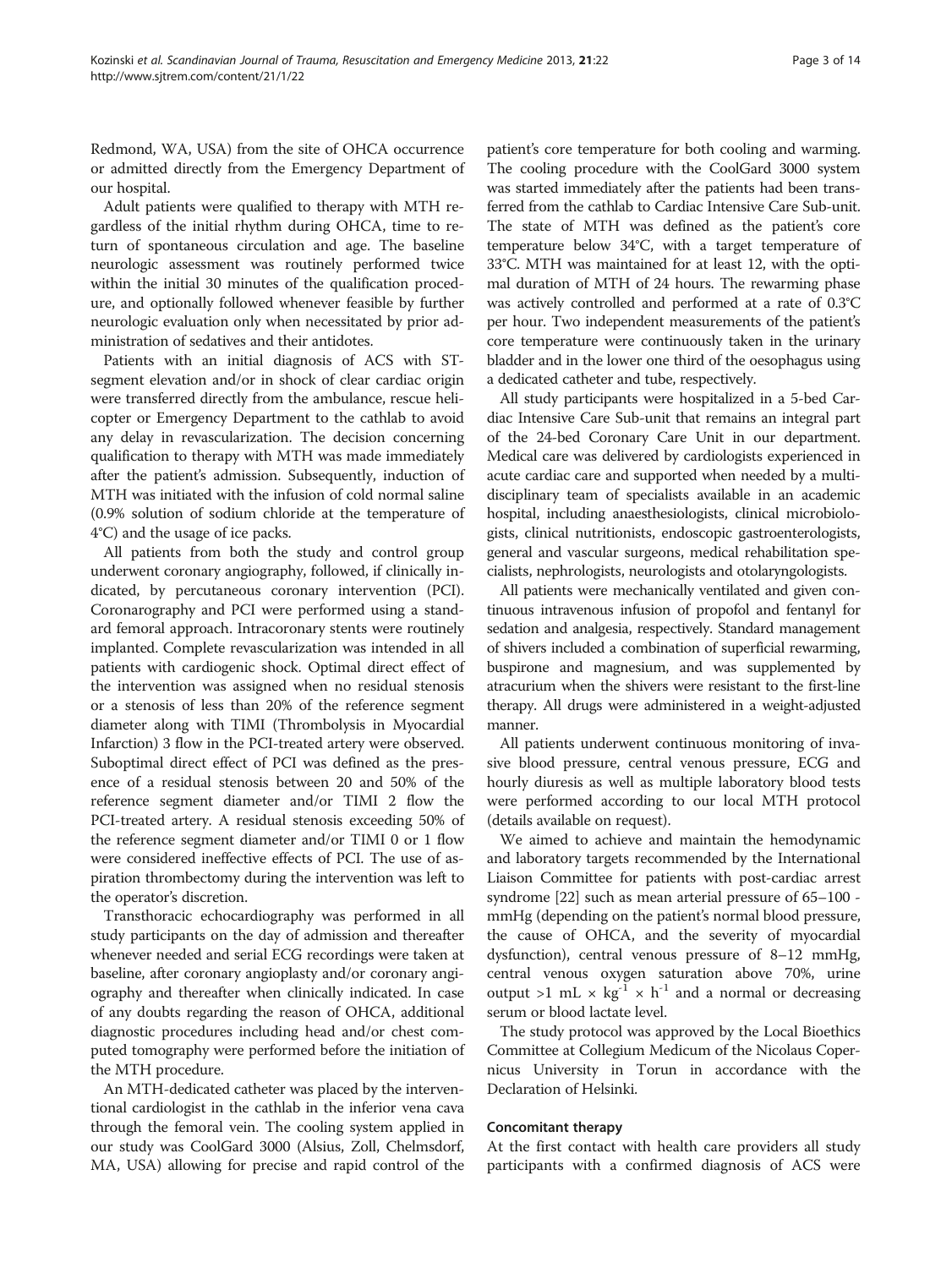pretreated with an intravenous bolus of unfractionated heparin (70 IU/kg, up to 5000 IU) and oral loading doses of clopidogrel (600 mg) and aspirin (300 mg) administered as crushed tablets via nasogastric tube. In patients with an uncertain initial diagnosis loading with unfractionated heparin and antiplatelet agents was deferred until ACS confirmation. At the catheterization laboratory, patients undergoing PCI received second dose of unfractionated heparin intraarterially in a weight-adjusted manner (up to 100 IU/kg) or under activated clotting time guidance (to the target range of 200–250 seconds) when abciximab was intended. Therapy with unfractionated heparin under the activated partial thromboplastin time monitoring (with a therapeutic range of 1.5 to 2.5 times the control value) was continued in all study participants until the end of the rewarming phase. Then the patients were treated with prophylactic doses of enoxaparin until their full mobilization. Throughout the whole hospitalization aspirin was given to all patients with coronary artery disease at a dose of 75 mg q.d. Continuation of clopidogrel therapy was restricted to patients with a confirmed ACS diagnosis. Clopidogrel was administered at a dose of 150 mg q. d. until the end of the rewarming phase in MTH-treated patients and thereafter the dose was reduced to 75 mg q.d. while the controls received clopidogrel maintenance doses of 75 mg q.d. since the 2nd day until hospital discharge. Dual antiplatelet therapy was recommended for 12 months, unless the patient was considered to have a high risk of bleeding, with the minimal duration of 1 and 12 months after bare metal stent and drug-eluting stent implantation, respectively. Abciximab was given at the discretion of the invasive cardiologist. The drug was injected as an intracoronary bolus of 0.25 mg/kg with a subsequent intravenous infusion of 0.125 mg/min over 12 h according to the manufacturer's recommendations.

If clinically indicated, norepinephrine was used as the vasopressor-of-choice to restore blood pressure and maintain adequate tissue perfusion. All study participants with a confirmed diagnosis of ACS received statin. Angiotensinconverting-enzyme inhibitors and beta-blockers were initiated in all patients on condition of sufficient values of blood pressure. Loop diuretics were started in case of congestion while aldosterone antagonists were given in patients with left ventricular ejection fraction below 35% and concomitant symptoms of heart failure or diabetes. All study participants received pantoprazole to prevent gastrointestinal bleedings. The combination of amoxicillin and clavulanic acid in doses adjusted to renal function was initiated immediately after admission in all subjects from the MTH group but not in patients from the control group. Therapy with antibiotics was modified or started (in the control group) in case of infection diagnosed based on the results of bronchial alveolar lavage, blood and urine cultures, inflammatory markers and/or clinical judgement.

All study participants received enteral nutrition in order to provide energy and nutrient intake as well as to preserve the gastrointestinal architecture and prevent bacterial translocation from the colon.

### Study endpoints

Hospital survival with a favourable neurological outcome and all-cause in-hospital mortality constituted the primary and the secondary efficacy end point, respectively. To evaluate the neurological status of the study participants at hospital discharge, we applied the Pittsburgh Cerebral Performance Category Scale [[23](#page-12-0)] that remains a widespread and validated tool for the neurological assessment of patients treated with MTH [[6,7](#page-12-0),[16](#page-12-0)]. It contains 5 categories: CPC-1 (good recovery), CPC-2 (moderate disability), CPC-3 (severe disability), CPC-4 (vegetative status) and CPC-5 (death). Survival with a favourable neurological outcome was defined as a Pittsburgh Cerebral Performance Category of 1 or 2, implicating that patients falling in these categories have sufficiently preserved brain function to live independently [[6,7,23](#page-12-0)].

Occurrence of definite stent thrombosis was the primary safety end point while the development of pneumonia, presence of positive blood cultures, occurrence of probable stent thrombosis, any bleeding complications, need for red blood cell transfusion and presence of rhythm and conductions disorders during hospitalisation constituted the secondary safety end points. Definite stent thrombosis was defined as thrombosis within the stent confirmed angiographically or at autopsy. In the search of cases with probable stent thrombosis in patients with unexplained in-hospital death, we carefully analyzed all deaths of the study participants.

#### Statistical analysis and sample size calculation

Based on the data obtained by Knafelj et al. [[24](#page-12-0)] in a similar population of OHCA survivors, we assumed the occurrence of the primary study end point (i.e. hospital survival with a favourable neurological outcome with CPC-1 and CPC-2), in 55% and 16% of patients treated with and without MTH, respectively. With these assumptions it was calculated before the enrolment of both control and MTH group patients that it takes at least 30 patients per group to demonstrate the significance of the difference in the occurrence of the primary study end point between patients treated with and without MTH, allowing for 90.5% power with a 2-sided alpha value of 0.05. To compensate for potential loss of study participants due to various reasons, we enrolled 5 additional patients.

The Shapiro-Wilk test was applied to verify normal distribution of the investigated continuous variables. Continuous variables were presented as mean values ± standard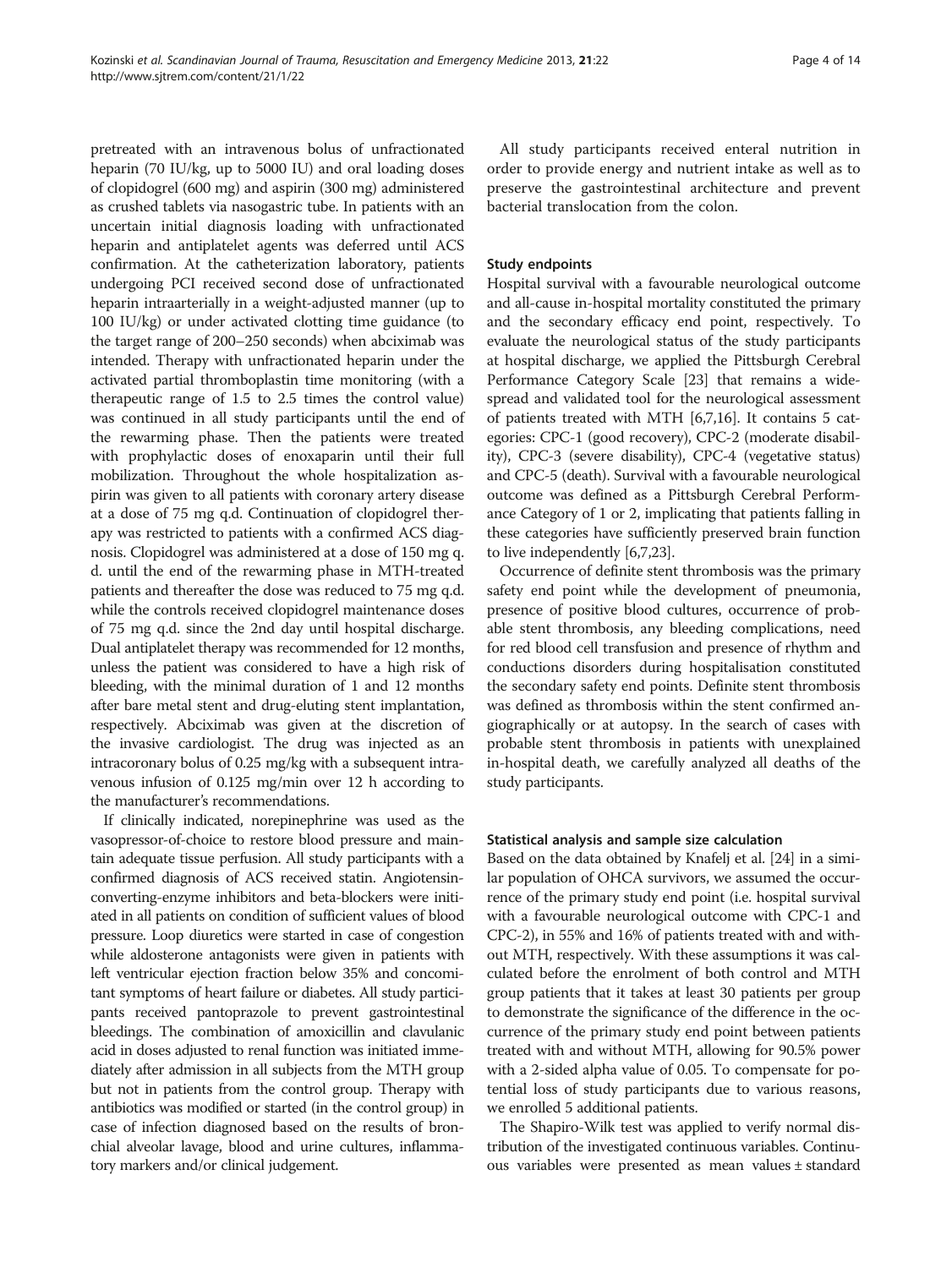deviations or medians and their interquartile ranges depending on the presence or absence of normal distribution. Therefore inter-group comparisons were performed with Student's t test for independent samples or the Mann– Whitney unpaired rank sum test when appropriate. Categorical variables were expressed as the number of patients presenting the given feature and the percentage of patients in the analysed group. Categorical variables were compared using the  $\chi^2$  test with the Yates' correction if required.

Univariate and multivariate logistic regression models were used to identify predictors of efficacy end points. Variables with a p-value of ≤0.1 in the univariate analysis were introduced into the multivariate logistic regression model. Subsequently, variables with no significant impact on the prevalence of efficacy end points ( $p \ge 0.05$ ) were one by one removed from the multivariate model according to their decreasing p-values. Relations between investigated variables and the likelihood of efficacy end points were estimated with the use of odds ratios (OR) with 95% confidence intervals (95% CI). Optimal cut-off points were determined using the receiver operator characteristic (ROC) analysis. Additionally, for end points for which the difference in their occurrence between patients treated with and without MTH reached statistical significance, we calculated the NNT and its 95% CI.

Two-sided differences were considered significant at p < 0.05. The statistical analysis and sample size calculation were carried out using the Statistica 10.0 package (StatSoft, Tulsa, OK, USA), while MedCalc 12.0 (MedCalc Software, Mariakerke, Belgium) statistical software was used for the ROC analysis.

# Results

# MTH procedure and patient characteristics

The MTH group comprised of 32 patients who accounted for 0.8% of the total of 4006 subjects hospitalized in our department in 2010 and 2011 due to ACS. MTH was successfully applied in all patients. The median time needed to achieve the state of MTH counted from the initiation of cooling with the infusion of cold saline and the usage of ice packs was 400 minutes, with the interquartile difference ranging between 295.0 and 666.5 minutes. None of the study participants was being cooled before hospital admission. MTH procedure was continued for a median of 24.0 (24.0-24.5) hours. Atracurium was administered in 9 (28.1%) patients due to shivers resistant to the first-line therapy.

Both groups of patients were comparable in terms of their demographic and clinical characteristics (Table [1\)](#page-5-0). Although patients receiving MTH were slightly older and less frequently had a history of myocardial infarction, while those treated conservatively presented with higher scores in Glasgow Coma Scale and required shorter resuscitation to

restore spontaneous circulation, all differences, except for the lower proportion of patients with the final diagnosis of ACS in the MTH group, were statistically nonsignificant. Slightly fewer patients in the MTH group underwent PCI than in the control group. Although patients in the latter group presented with more complex angiographic and procedural characteristics (more patients treated with PCI of left main coronary artery and left anterior descending artery or multi-vessel PCI, higher prevalence of type C lesions according to the American College of Cardiology/ American Heart Association classification treated with PCI, worse baseline flow in the culprit artery, lower median diameter of implanted stents), all differences between both groups were statistically nonsignificant (Table [2](#page-6-0)). Abciximab was administered during PCI in similar proportions of patients in both groups. The rate of IABP use, although higher among the controls, showed no statistically significant difference as compared with patients receiving MTH.

In comparison with historical control groups, we found a significant prolongation of hospitalization in patients treated with MTH (18.5 [12.5-54.0] vs. 8.0 [3.0-14.5] days; p < 0.00004). However, after exclusion of cases of inhospital death, the difference no longer remained significant (19.0 [12.5-59.5] vs. 12.0 [10.0-22.0] days; p = ns). Therefore it seems that this difference was driven by both early deaths among patients from the control group and application of MTH procedure.

# Impact of MTH on favourable neurological outcome

A total of 28 study participants were discharged from hospital with a favourable neurological outcome. Therapy with MTH was associated with a significantly higher number of patients presenting a favourable neurological outcome both in the overall study population as well as in the sub-group of patients with shockable rhythms, but not in those with non-shockable rhythms (Figure [1](#page-7-0)). However, we did not find any difference in the proportions of patients discharged in CPC category 1 or 2 and all patients who survived until hospital discharge between subjects treated with MTH and controls in the overall study population (19/28 [67.9%] vs.  $9/15$  [60.0%];  $p = ns$ ) nor in the sub-groups with shockable  $(18/24 \; [75.0\%] \; \text{vs.} \; 8/12 \; [66.7\%] \; \text{p} = \text{ns})$  and non-shockable rhythms (1/4 [25.0%] vs. 1/3 [33.3%; p = ns]). Detailed distribution of the cerebral performance categories according to the CPC classification in patients undergoing MTH and controls is displayed in Figure [2](#page-8-0). Values of NNT for the achievement of a favourable neurological outcome for the overall study population and for the sub-group of patients with ventricular fibrillation or pulseless ventricular tachycardia were 3.11 (95% CI 1.82-10.73) and 2.90 (95% CI 1.65-12.25), respectively. A direct comparison of characteristics of patients with and without in-hospital favourable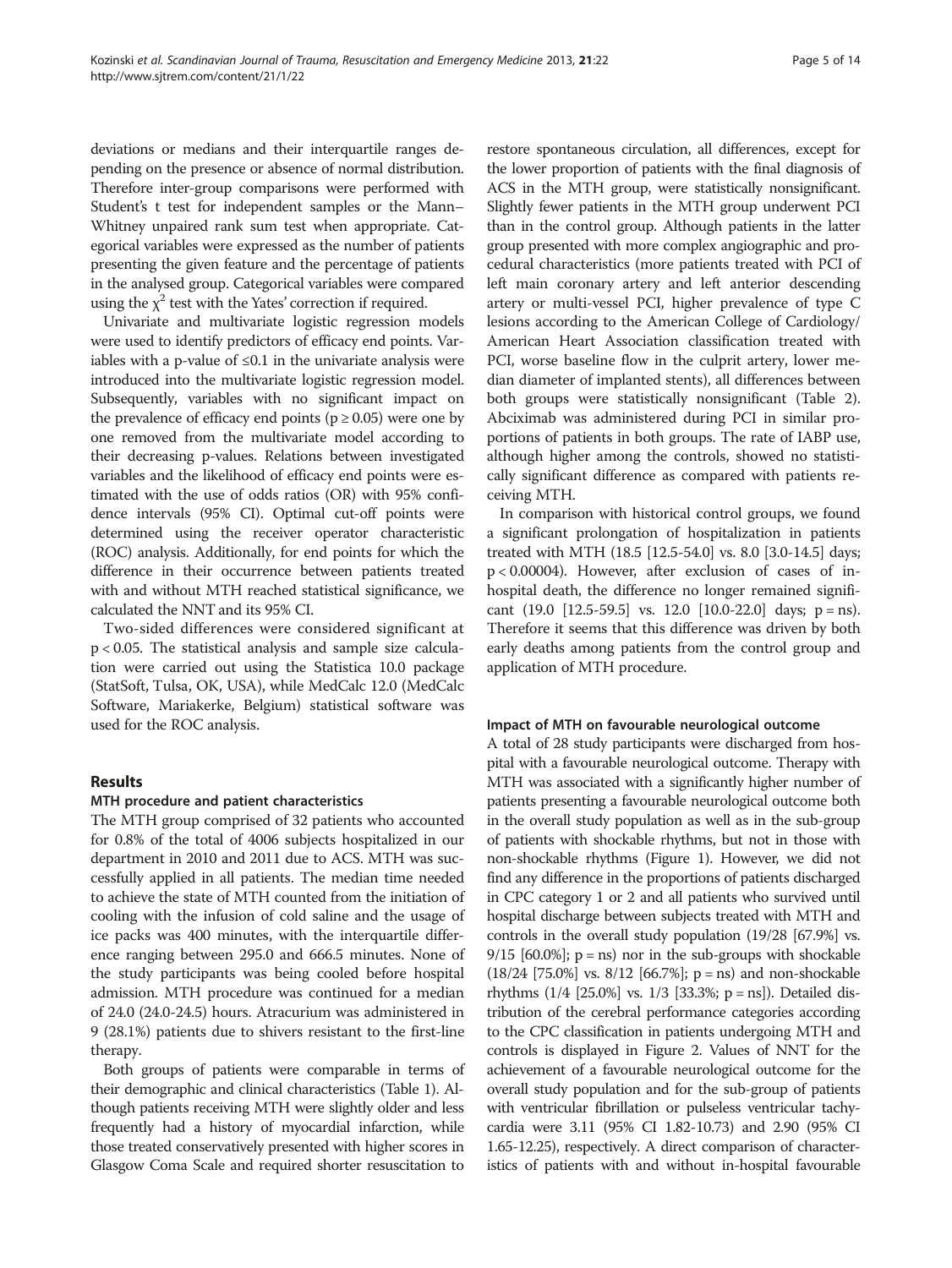| Variable                                                      | Patients undergoing MTH procedure | Control group        | p        |
|---------------------------------------------------------------|-----------------------------------|----------------------|----------|
|                                                               | $(n = 32)$                        | $(n = 33)$           |          |
| Demographic characteristics                                   |                                   |                      |          |
| Age [years]                                                   | $65.6 \pm 19.0$                   | $62.7 \pm 9.8$       | ns       |
| Gender: men/women                                             | 25 (78.1%)/7 (21.9%)              | 26 (78.8%)/7 (21.2%) | ns       |
| Medical history                                               |                                   |                      |          |
| Concomitant diabetes                                          | 13 (40.6%)                        | 13 (39.4%)           | ns       |
| Prior stroke                                                  | 4 (12.5%)                         | $3(9.1\%)$           | ns       |
| Prior myocardial infarction                                   | 8 (25.0%)                         | 13 (39.4%)           | ns       |
| Details regarding OHCA                                        |                                   |                      |          |
| First-recorded cardiac rhythm                                 |                                   |                      | ns       |
| Ventricular fibrillation or pulseless ventricular tachycardia | 26 (81.3%)                        | 26 (78.8%)           |          |
| Asystole                                                      | 5 (15.6%)                         | 6(18.2%)             |          |
| Pulseless electrical activity                                 | $1(3.1\%)$                        | $1(3.0\%)$           |          |
| Initiation of cardiopulmonary resuscitation by bystanders     | 12 (37.5%)                        | 10 (30.3%)           | ns       |
| Time between OHCA and ROSC [minutes]                          | 30.0 (25.0-56.0)                  | 23.0 (18.0-37.0)     | ns       |
| Duration of cardiopulmonary resuscitation [minutes]           | 25.0 (15.0-51.0)                  | 20.0 (11.0-45.0)     | ns       |
| Patient status on admission and in-hospital management        |                                   |                      |          |
| Glasgow Coma Score on hospital admission                      |                                   |                      | ns       |
| 3-4 points                                                    | 22 (68.8%)                        | 18 (54.6%)           |          |
| 5-6 points                                                    | 7(21.9%)                          | 11 (33.3%)           |          |
| 7-8 points                                                    | $3(9.3\%)$                        | 4 (12.1%)            |          |
| Arterial pH on hospital admission                             | 7.26 (7.20-7.33)                  | 7.30 (7.16-7.36)     | ns       |
| Shock on hospital admission                                   | 15 (46.9%)                        | 14 (42.4%)           | ns       |
| LVEF on hospital admission [%]                                | 35.0 (30.0-45.0)                  | 30.0 (25.0-40.0)     | ns       |
| Underlying cause of OHCA                                      |                                   |                      | p < 0.04 |
| <b>STEMI</b>                                                  | 24 (75.0%)                        | 22 (66.7%)           |          |
| <b>NST-ACS</b>                                                | $2(6.2\%)$                        | 9(27.3%)             |          |
| Other                                                         | 6(18.8%)                          | $2(6.0\%)$           |          |
| Presence of coronary artery disease                           |                                   |                      | ns       |
| single-vessel                                                 | 7 (21.9%)                         | 11 (33.3%)           |          |
| multi-vessel                                                  | 17 (53.1%)                        | 20 (60.6%)           |          |
| lack of significant coronary lesions                          | 8 (25.0%)                         | $2(6.1\%)$           |          |
| Treatment with PCI                                            | 24 (75.0%)                        | 27 (81.8%)           | ns       |
| Use of intra-aortic balloon counterpulsation                  | 4 (12.5%)                         | 9 (27.3%)            | ns       |

#### <span id="page-5-0"></span>Table 1 Demographic and clinical characteristics of patients treated with and without mild therapeutic hypothermia

LVEF Left ventricular ejection fraction; MTH Mild therapeutic hypothermia; NST-ACS Non-ST-segment elevation acute coronary syndrome; OHCA Out-of-hospital cardiac arrest; PCI Percutaneous coronary intervention; ROSC Successful return of spontaneous circulation; STEMI ST-segment elevation myocardial infarction.

neurological outcome including all variables listed in Table 1 revealed significant differences concerning patients' age (54.4 ± 11.5 vs.  $66.2 \pm 9.6$  years; p < 0.00004); the duration of cardiopulmonary resuscitation (18.5 [9.0-30.0] vs. 25.0 [20.0-57.0] minutes;  $p < 0.04$ ), proportion of patients with Glasgow Coma Score > 3 points on hospital admission (21/ 28 [75.0%] vs. 17/37 [45.9%]; p < 0.02) and the proportion of patients treated with MTH (19 [67.9%] vs. 13 [35.1]; p < 0.01). Additionally, logistic regression analysis (both univariate and multivariate) indicated a significant prognostic value of MTH therapy in terms of predicting a favourable neurological outcome (Table [3\)](#page-8-0). Logistic regression-based calculations also identified younger age as a powerful predictor of in-hospital survival with a favourable neurological outcome with the highest diagnostic accuracy at the cut-off value of ≤56.0 years of age as calculated in the ROC curve analysis (sensitivity 57.1%, specificity 86.5%, positive predictive value 76.2%, negative predictive value 72.7%). The area under the ROC curve for patients' age was 0.69 (95% CI 0.63- 0.76).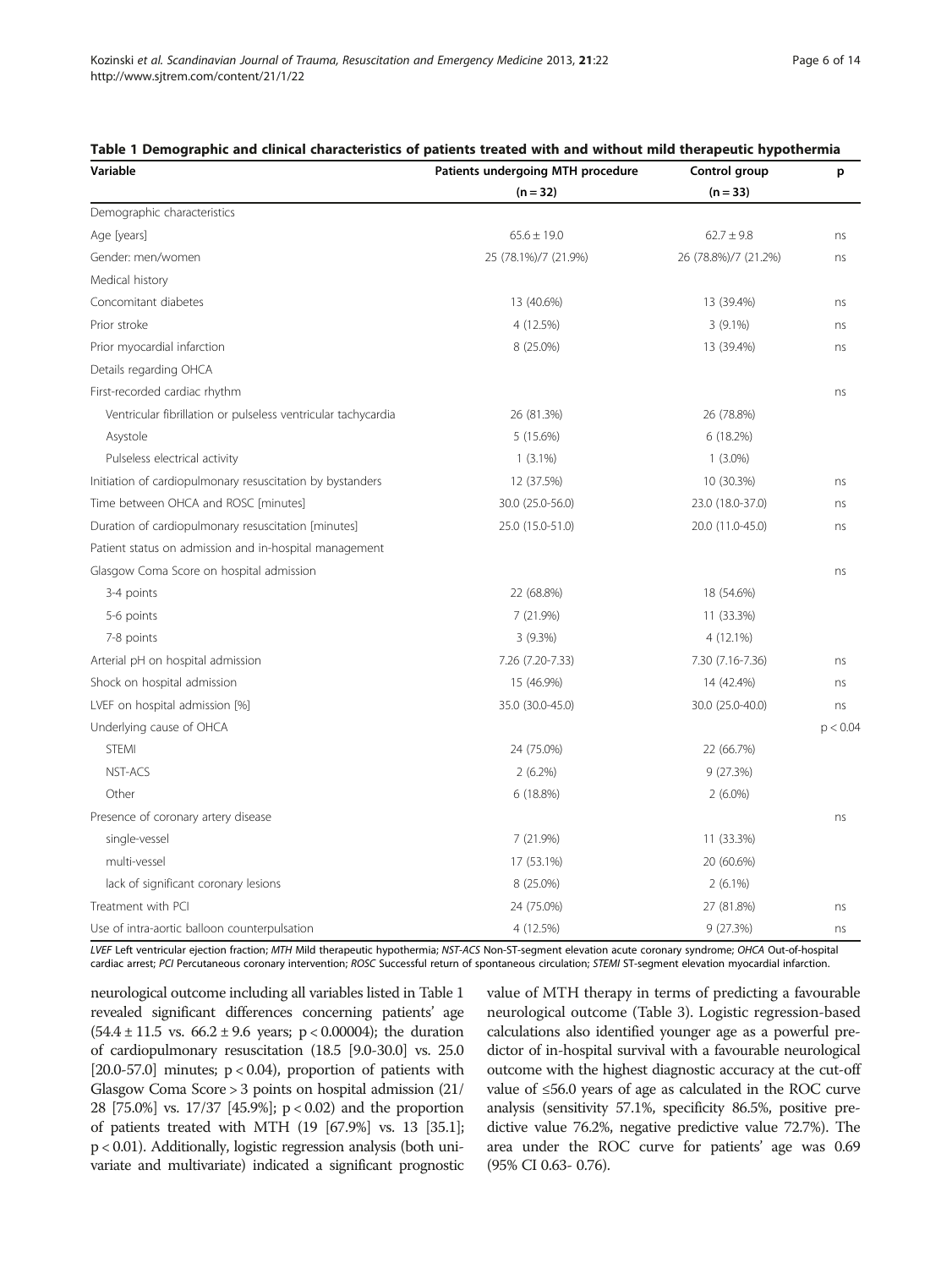### <span id="page-6-0"></span>Table 2 Angiographic and procedural characteristics of the study participants undergoing percutaneous coronary intervention in relation to the treatment with mild therapeutic hypothermia

| Variable                                                                      | <b>Patients</b><br>undergoing MTH<br>procedure | Control<br>group | р  |
|-------------------------------------------------------------------------------|------------------------------------------------|------------------|----|
|                                                                               | $(n = 24)$                                     | $(n = 27)$       |    |
| Coronary artery treated with PCI                                              |                                                |                  | ns |
| LM                                                                            | 0                                              | 2                |    |
| LAD                                                                           | 16                                             | 19               |    |
| Сx                                                                            | 8                                              | 8                |    |
| AL                                                                            | 0                                              | 1                |    |
| <b>RCA</b>                                                                    | 8                                              | 12               |    |
| Number of coronary arteries<br>treated with PCI                               |                                                |                  | ns |
| single-vessel PCI                                                             | 17                                             | 18               |    |
| dual-vessel PCI                                                               | 6                                              | 9                |    |
| triple-vessel PCI                                                             | 1                                              | 2                |    |
| Number of lesions treated with PCI                                            |                                                |                  | ns |
| single-lesion PCI                                                             | 13                                             | 14               |    |
| dual-lesion PCI                                                               | 9                                              | 12               |    |
| triple-lesion PCI                                                             | 2                                              | 1                |    |
| Type of lesion treated with PCI<br>according to the ACC/AHA<br>classification |                                                |                  | ns |
| B1                                                                            | 11                                             | 7                |    |
| B <sub>2</sub>                                                                | 11                                             | 9                |    |
| $\mathsf{C}$                                                                  | 15                                             | 25               |    |
| Baseline flow in the culprit artery                                           |                                                |                  | ns |
| TIMI 0 or 1                                                                   | 15                                             | 20               |    |
| TIMI <sub>2</sub>                                                             | 1                                              | 1                |    |
| TIMI <sub>3</sub>                                                             | 8                                              | 7                |    |
| Final flow in the culprit artery                                              |                                                |                  | ns |
| TIMI 0                                                                        | 0                                              | 1                |    |
| TIMI <sub>3</sub>                                                             | 24                                             | 26               |    |
| Number of stents implanted<br>for patient                                     |                                                |                  | ns |
| 0                                                                             | 0                                              | $2^{\#}$         |    |
| 1                                                                             | 10                                             | 12               |    |
| 2                                                                             | 8                                              | 8                |    |
| 3 or more                                                                     | 5                                              | 5                |    |
| Type of implanted stent                                                       |                                                |                  | ns |
| bare metal stent                                                              | 42                                             | 48               |    |
| drug-eluting stent                                                            | 1                                              | 0                |    |
| Total length of implanted stents<br>per patient [mm]                          | $33(15-44)$                                    | 33 (16-50)       | ns |
| Diameter of implanted stent [mm]                                              | $3.3(2.8-3.5)$                                 | $3.0(2.8-3.4)$   | ns |
| Therapy with abciximab                                                        | 5 (20.8%)                                      | 5 (18.5%)        | ns |

## Table 2 Angiographic and procedural characteristics of the study participants undergoing percutaneous coronary intervention in relation to the treatment with mild therapeutic hypothermia (Continued)

| Application of thrombectomy                   | 6/24             | 3/27                 | ns |
|-----------------------------------------------|------------------|----------------------|----|
| Door-to-balloon time * [minutes]              | 40.5 (31.5-68.5) | 70.0 (32.0-<br>81.0) | ns |
| Direct effect of PCI<br>in the culprit lesion |                  |                      | ns |
| optimal                                       | 23               | 25                   |    |
| suboptimal                                    |                  |                      |    |
| ineffective                                   |                  |                      |    |

# One patient underwent exclusively plain old balloon angioblasty while another one had an unsuccessful attempt of PCI. \* In case of multi-vessel PCI door-to-balloon time refers to the culprit lesion. ACC American College of Cardiology; AL Intermediate artery; AHA American Heart Association; Cx Circumflex artery; LAD Left anterior descending artery; LM Left main coronary artery; MTH Mild therapeutic hypothermia; PCI Percutaneous coronary intervention; RCA Right coronary artery.

#### Impact of MTH on all-cause in-hospital mortality

A total of 22 study participants died during the index hospitalization. As shown in Figure [3,](#page-9-0) patients undergoing MTH when compared with the control group experienced remarkably lower all-cause in-hospital mortality (NNT = 2.38; 95% CI 1.60-4.67). The difference was even more pronounced in those with shockable rhythms (NNT = 2.21; 95% CI 1.47-4.53). A direct comparison of characteristics of cases of in-hospital deaths and survivals including all variables listed in Table [1](#page-5-0) revealed significant differences regarding patients' age  $(66.2 \pm 8.6 \text{ vs. } 58.4 \pm 12.6 \text{ years})$ p < 0.02); proportion of patients with Glasgow Coma Score > 3 points on hospital admission (8/22 [36.4%] vs.  $30/43$  [69.8%] points;  $p < 0.01$ ) and the proportion of OHCA patients treated with MTH (4 [18.2%] vs. 28  $[65.1\%]$ ; p = 0.0009). Furthermore, both univariate and multivariate analyses identified the lack of MTH therapy as a significant predictor of all-cause in-hospital mortality (Table [4](#page-9-0)). In addition to the previous, elderly age was also independently associated with the risk of in-hospital death, with the area under the curve of 0.67 as revealed by a ROC curve analysis to assess the diagnostic accuracy for the prediction of all-cause in-hospital mortality (95% confidence interval 0.54-0.78;  $p < 0.01$ ). The corresponding optimal cut-off value was >56.0 years of age (sensitivity 90.9%, specificity 44.2%, positive predictive value 45.5%, negative predictive value 90.5%).

#### Safety of MTH therapy

Neither definite nor probable stent thrombosis occurred in MTH-treated patients. Similarly, none of the patients from the control group developed definite stent thrombosis, while 2 patients from this group were classified as having probable stent thrombosis. These patients died suddenly on the 2nd and 4th day of hospitalization, respectively, despite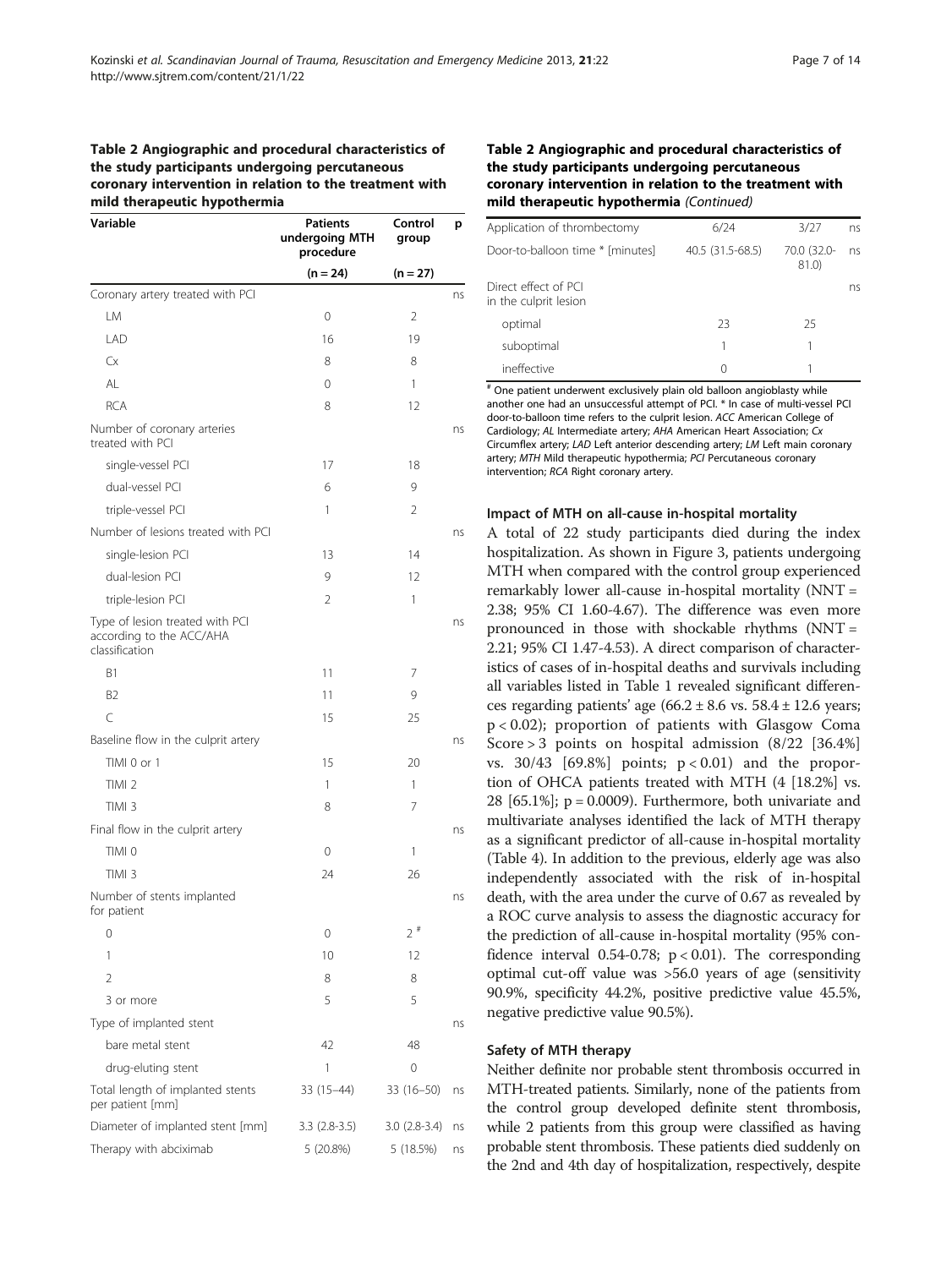<span id="page-7-0"></span>Kozinski et al. Scandinavian Journal of Trauma, Resuscitation and Emergency Medicine 2013, 21:22 Page 8 of 14 http://www.sjtrem.com/content/21/1/22



their relatively stable condition and there was no clear explanation for their deaths. Unfortunately, in both cases autopsy was not performed. Despite high absolute rates of pneumonia, we found no difference in respect to the primary safety end point between patients treated with and without MTH (Table [5](#page-10-0)). We also noted similar proportions of subjects with positive blood cultures in both groups. Similarly, the rates of bleeding complications as well as rhythm and conduction disorders did not differ between patients undergoing MTH and controls. However, the incidence of bleedings of any severity and red blood cell transfusions was numerically higher in patients treated with MTH. Cardioverter-defibrillators were implanted during the index hospitalization in 7 patients (21.9%) in the MTH group and in only 1 patient (3.0%) in the control group  $(p = 0.053)$ . None of the study participants underwent pacemaker implantation during the index hospitalization.

# **Discussion**

According to our best knowledge this study is the first European report proving that implementation of an MTH program for the treatment of comatose OHCA survivors based on a previously established ACS network improves clinical outcomes. Additionally, our data indicate that a standardized MTH protocol may be successfully developed and used by cardiologists trained in acute cardiac care. Our study together with the first overall experience from the Minneapolis Heart Institute [[19\]](#page-12-0) strongly supports the concept of implementation of MTH programs in centres which provide interventional

treatment for ACS patients. The clinical effectiveness of MTH, namely the enormous improvement in neurological status and striking reduction in all-cause in-hospital mortality among patients treated with this method when compared with a historical control group, was even greater in our study than in randomized clinical trials [[6](#page-12-0)-[9\]](#page-12-0). Of major importance, according to our data, treatment with MTH was not accompanied by any excess of complications including stent thrombosis, bleedings and infections as well as rhythm and conductions disorders.

Organization of regional systems of care for comatose OHCA survivors is robustly encouraged by international experts [\[13,25](#page-12-0)[,26\]](#page-13-0). In support of the recommendation on the development of regional systems of care for OHCA patients, an analysis of a Japanese registry including 10,383 patients demonstrated that the rate of neurologically favourable 1-month survival after OHCA of presumed cardiac aetiology in patients transported to critical cardiac care hospital was higher than in those transported to hospitals without specialized cardiac facilities (6.7 vs. 2.8%; p < 0.001) [\[27\]](#page-13-0). In line with this observation, a recent prospective cohort study of the Resuscitation Outcomes Consortium (ROC) suggested better survival to discharge if closer, but inadequately equipped hospitals were bypassed in favour of further hospitals with more advanced therapeutic capabilities (16.5 vs. 12.1%) [[28](#page-13-0)]. Furthermore, the ROC investigators noted higher survival rates to discharge in hospitals performing cardiac catheterization (34 vs. 27%; p = 0.001) and in hospitals with at least 40 OHCA patients per year  $(37 \text{ vs. } 30\%; \text{ p} = 0.01)$  [[29](#page-13-0)]. Finally, Mooney et al., who for the first time superimposed an MTH program for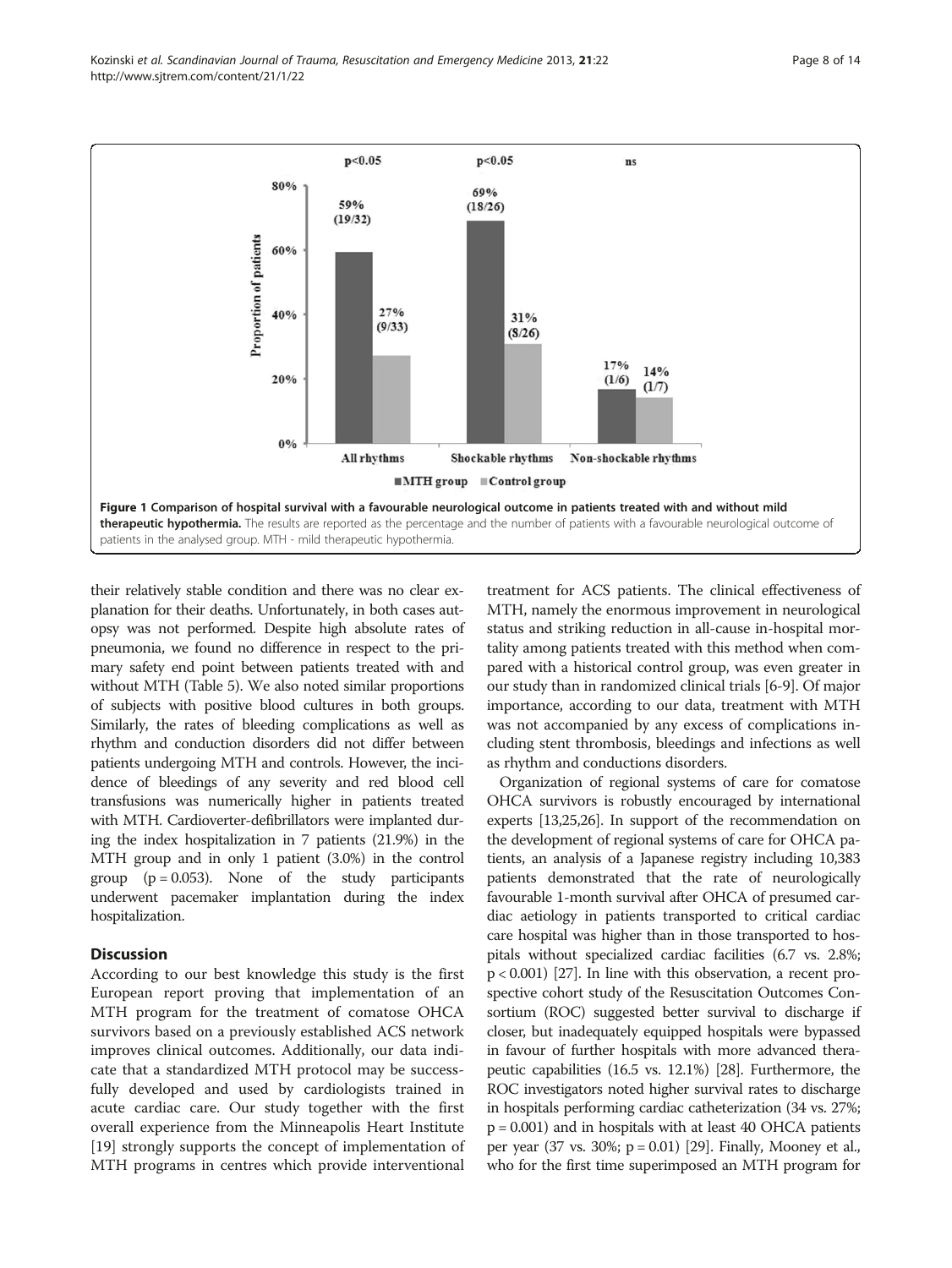<span id="page-8-0"></span>

the treatment of comatose patients, demonstrated an overall survival to hospital discharge rate of 56% among 140 study participants, with 92% of survivors discharged in the CPC category of 1 or 2 [\[20\]](#page-12-0). Three quarters of the patients  $(n = 107)$  in this study were transferred to the MTHcapable hospital from referring network hospitals. Whether transferred or not to the MTH-capable centre, the patients showed similar survival rates. Although both, our study and the original one, refer to the same clinical scenario, they differ in several aspects. Not only is our series much smaller than the report from Minneapolis Heart Institute, but it also indicates a lower rate of bystander cardiopulmonary resuscitation (38 vs. 66%), longer time from cardiac arrest to the return of spontaneous circulation (30 vs. 22 minutes), and higher overall survival rate at hospital discharge (87 vs. 56%). Surprisingly, we noted a higher proportion of patients surviving with significant neurologic impairment in the MTH group (32.1%) than in most reports including the study conducted by Mooney et al. [[6-9,20\]](#page-12-0). However, this potentially alarming finding should be interpreted with caution due to the limited sample size of our study and the true occurrence of poor neurologic outcome among OHCA survivors treated with MTH should be carefully evaluated in large multicentre registries.

Our ACS network was developed in 2002 in order to provide optimal care for ACS patients in the Kuyavia and Pomerania Region, particularly aiming to identify highrisk ACS subjects to enable their immediate transportation to experienced PCI centres. The implementation of a standarized MTH program in 2010, complements the rest of modalities employed so far in the care of OHCA survivors, such as mechanical ventilation, circulatory support with IABP and invasive and non-invasive techniques of haemodynamic status monitoring. Based on this evidence supporting the beneficial impact of MTH in post-OHCA patients, we find it reasonable to further encourage health

| Table 3 Predictors of hospital survival with a favourable neurological outcome in univariate and multivariate analysis |
|------------------------------------------------------------------------------------------------------------------------|
| Univariate analysis                                                                                                    |

|                                                                                               | <b>OR</b> | 95% CI        | р           |
|-----------------------------------------------------------------------------------------------|-----------|---------------|-------------|
| OHCA with shockable rhythm                                                                    | 5.50      | 1.07-28.16    | p < 0.05    |
| Treatment with MTH                                                                            | 3.90      | 1.35-11.27    | p < 0.02    |
| Glasgow Coma Score on hospital admission [patients with >3 points vs. patients with 3 points] | 3.53      | 1.18-10.53    | p < 0.02    |
| Prior myocardial infarction                                                                   | 0.38      | $0.12 - 1.20$ | $p = 0.097$ |
| Age [for a 10 year increase]                                                                  | 0.34      | $0.18 - 0.63$ | p < 0.001   |
| Multivariate analysis                                                                         |           |               |             |
|                                                                                               | <b>OR</b> | 95% CI        | p           |
| Treatment with MTH                                                                            | 4.13      | 1.20-14.19    | p < 0.03    |
| Age [for a 10 year increase]                                                                  | 0.33      | $0.17 - 0.64$ | p < 0.002   |
|                                                                                               |           |               |             |

Results are presented according to decreasing values of odds ratios.

CI Confidence interval; MTH Mild therapeutic hypothermia; OHCA Out-of-hospital cardiac arrest; OR Odds ratio.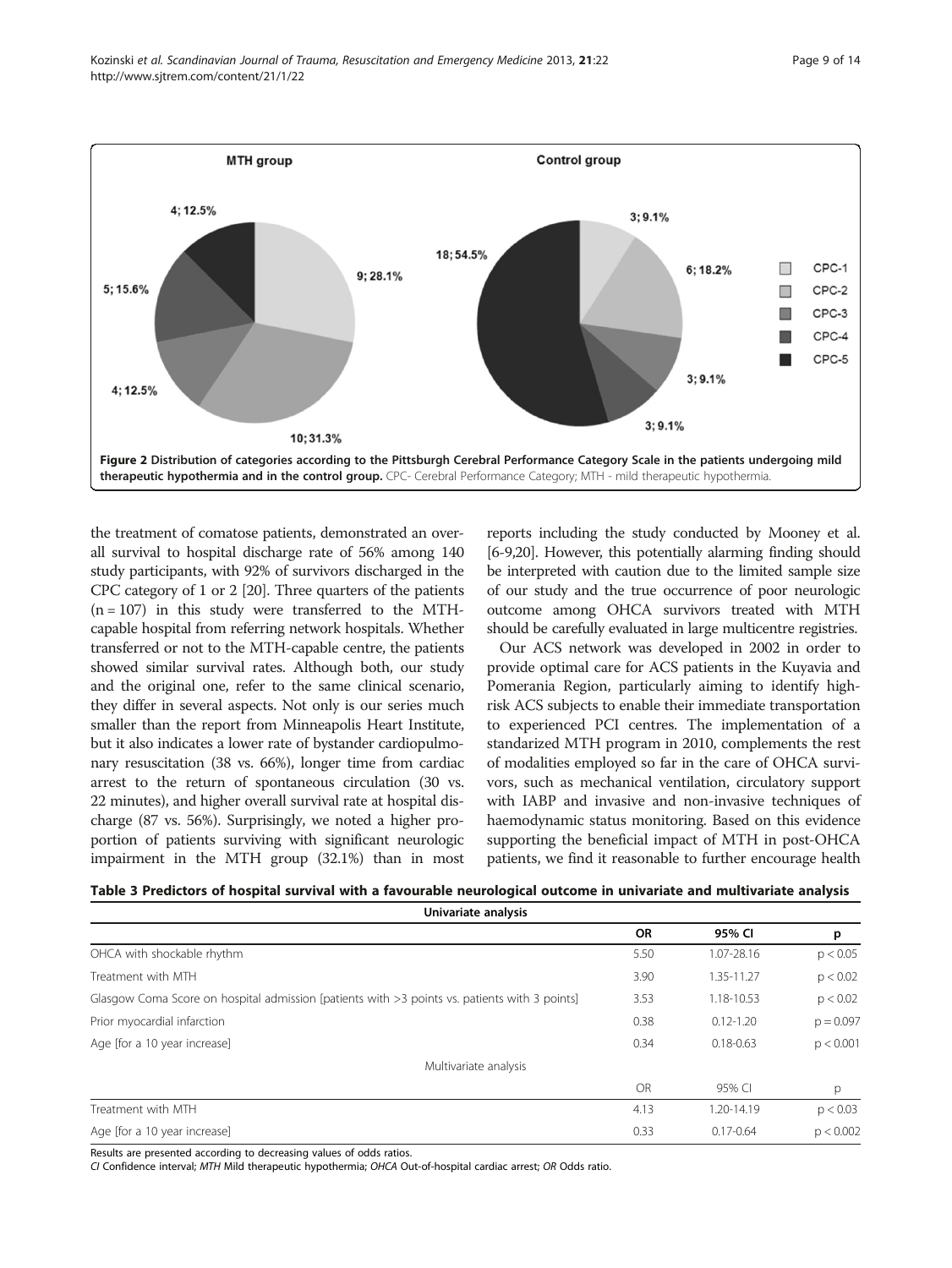<span id="page-9-0"></span>Kozinski et al. Scandinavian Journal of Trauma, Resuscitation and Emergency Medicine 2013, 21:22 Page 10 of 14 http://www.sjtrem.com/content/21/1/22



care providers from our region in more active participation in our system of care for OHCA survivors. Patients treated with MTH in our study accounted for merely 0.8% of all ACS patients hospitalized in our department in 2010 and 2011 and it is likely that even currently a large number of OHCA patients are still being admitted to general intensive care units without MTH facilities.

In our opinion, the following factors, absent or underutilized in randomized clinical trials, including administration of cold intravenous infusions preceding endovascular cooling, routine performance of coronary angiography combined, if needed, with PCI in all OHCA survivors with the initial ACS diagnosis, multidisciplinary specialist care and use of continuous monitoring of invasive blood

pressure and central venous pressure might potentially contribute to the extent of clinical benefits observed in our MTH group. Although the MTH and control groups in our study were similar in terms of their characteristics, it is likely that some of these factors may exert a synergistic effect to that attributed to the treatment with MTH.

In contrast to the latest recommendation of the European Resuscitation Council Guidelines to use MTH in comatose OHCA survivors with initially non-shockable rhythms [[29](#page-13-0)], we failed to prove any benefits of MTH in this particular population. Although our study was underpowered to assess clinical outcomes in this sub-group, our results correspond with those obtained in numerous [[30](#page-13-0)-[32\]](#page-13-0), but not all [\[8](#page-12-0)[,33,34](#page-13-0)], previous observational and

| Table 4 Predictors of all-cause in-hospital mortality in univariate and multivariate analysis |  |  |  |
|-----------------------------------------------------------------------------------------------|--|--|--|
|-----------------------------------------------------------------------------------------------|--|--|--|

| Univariate analysis                                                                           |           |               |             |
|-----------------------------------------------------------------------------------------------|-----------|---------------|-------------|
|                                                                                               | <b>OR</b> | 95% CI        | p           |
| Age [for a 10 year increase]                                                                  | 1.88      | $1.11 - 3.18$ | p < 0.02    |
| LVEF on admission [for a 10% increase]                                                        | 0.56      | $0.30 - 1.06$ | $p = 0.074$ |
| Glasgow Coma Score on hospital admission [patients with >3 points vs. patients with 3 points] | 0.25      | $0.08 - 0.73$ | p < 0.02    |
| Treatment with MTH                                                                            | 0.12      | $0.03 - 0.43$ | p < 0.002   |
| Multivariate analysis                                                                         |           |               |             |
|                                                                                               | <b>OR</b> | 95% CI        | p           |
| Age [for a 10 year increase]                                                                  | 2.09      | 1.10-3.96     | p < 0.03    |
| Treatment with MTH                                                                            | 0.11      | $0.03 - 0.43$ | p < 0.003   |

CI Confidence interval; LVEF Left ventricular ejection fraction; MTH Mild therapeutic hypothermia; OR Odds ratio. Results are presented according to decreasing values of odds ratios.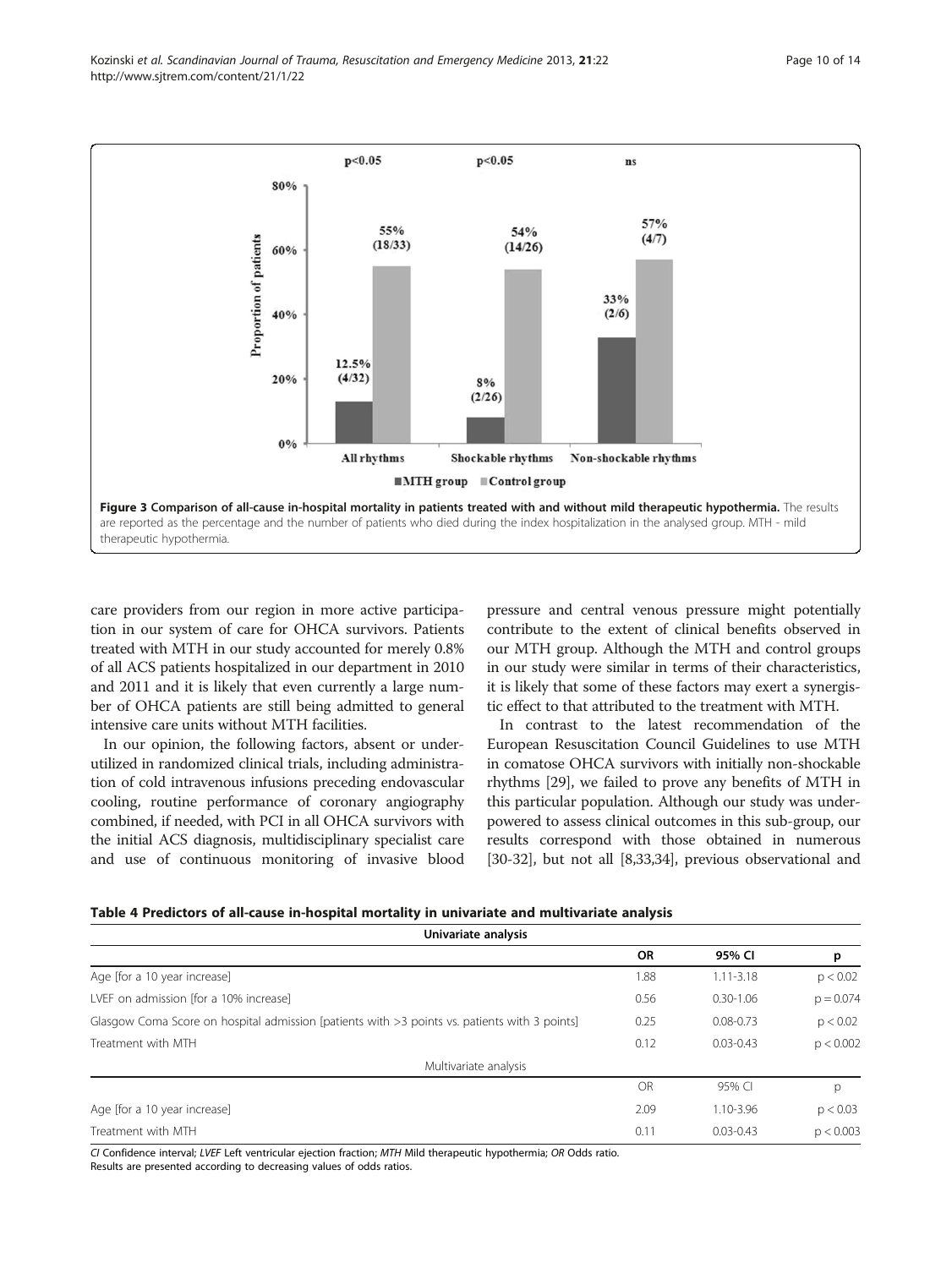#### <span id="page-10-0"></span>Table 5 Comparison of the occurrence of safety end points in patients treated with and without mild therapeutic hypothermia

|                                      | <b>Patients undergoing MTH</b><br>procedure | Control<br>group | p  |
|--------------------------------------|---------------------------------------------|------------------|----|
|                                      | $(n = 32)$                                  | $(n = 33)$       |    |
| Definite stent thrombosis*           | $0(0\%)$                                    | $0(0\%)$         | ns |
| Probable stent thrombosis*           | $0(0\%)$                                    | $2(7.4\%)$       | ns |
| Pneumonia                            | 19 (59.4%)                                  | 19<br>(57.6%)    | ns |
| Positive blood culture               | 12 (37.5%)                                  | 11<br>(33.3%)    | ns |
| Bleeding of any severity             | 8 (25.0%)                                   | 5<br>$(15.2\%)$  | ns |
| Red blood cell transfusion           | 4 (12.5%)                                   | $2(6.1\%)$       | ns |
| Rhythm and conductions<br>disorders: |                                             |                  | ns |
| Atrial fibrillation                  | 6(18.8%)                                    | 7<br>(21.2%)     |    |
| Ventricular tachycardia              | $3(9.4\%)$                                  | 1 (3.0%)         | ns |
| Clinically relevant<br>bradycardia   | 3(9.4%)                                     | 1 (3.0%)         | ns |

\* The percentage refers to the number of patients treated with percutaneous coronary intervention in the group. MTH Mild therapeutic hypothermia.

small randomized studies. As a consequence of inconclusive evidence, the guidelines acknowledge a lower level of evidence for the use of MTH after cardiac arrest from non-shockable rhythms than from shockable ones [[12](#page-12-0)]. OHCA patients with non-shockable rhythms have much poorer outcomes than their counterparts with shockable rhythms, particularly due to more comorbidities and frequently longer periods from the OHCA occurrence to the initiation of resuscitation [\[4\]](#page-12-0). Therefore it is likely that MTH may be insufficient to reverse the unfavourable prognosis in a substantial proportion of OHCA victims with non-shockable rhythms. To clarify the efficacy of MTH in patients with non-shockable rhythms, an adequately designed randomized trial in this population is warranted.

The presence of coronary artery disease in up to 71% of OHCA victims together with acute coronary artery occlusion in nearly a half of them provides a solid rationale for the performance of coronary angiography in these patients [[35](#page-13-0)]. These numbers reported by Spaulding et al. correspond with our data. Of interest, the absence of ST-segment elevation on the surface 12-lead ECG after cardiopulmonary resuscitation does not guarantee coronary vessels patency. It is even estimated that approximately 20-30% of patients after OHCA present with coronary artery occlusion or an unstable coronary lesion, despite the lack of ST-segment elevation [\[36,37\]](#page-13-0). An analysis of Arizona SHARE database indicates an underlying noncardiac aetiology in only 20% of adult nontraumatic OHCA cases [[38](#page-13-0)]. Numerous recent reports demonstrate

substantial advantages of coronary revascularisation in patients after OHCA [\[24,](#page-12-0)[36,39,40\]](#page-13-0). For example, in the PROCAT (Parisian Region Out of Hospital Cardiac Arrest) registry successful PCI was demonstrated to be an independent predictor of survival, regardless of the postresuscitation ECG pattern (odds ratio 2.06; 95% confidence interval 1.16-3.66) [[36](#page-13-0)]. Therefore, we believe that combining early coronary angiography and PCI with timely induction of MTH should be considered an optimal strategy in this setting. However, we need to facilitate preselection of patients, particularly those without STsegment elevation, benefiting from PCI after OHCA to avoid unnecessary coronary angiographies. Among 435 patients with a cardiac cause of OHCA included in the above mentioned PROCAT registry, ST-segment elevation was present in 134 subjects while the rest of participants presented with other ECG patterns. Successful PCI was completed in 74% and 26% of patients in the former and in the latter group, respectively.

Of major importance, a recent case series including 11 patients treated with MTH and coronary stenting (13 baremetal stents and 3 drug-eluting stents) indicated an unexpectedly high rate of in-hospital stent thrombosis (45.5%), despite the periprocedural administration of abciximab in 6 patients including 5 of 6 subjects with stent thrombosis [[20](#page-12-0)]. In 4 patients, stent thrombosis was diagnosed during coronary angiography, and in the last one, the diagnosis was made at autopsy. When compared with non-OHCA patients undergoing coronary stenting due to ACS in the routine clinical practice, the rate of stent thrombosis reported by Penela et al. remains extremely high (1–3 vs. 45,5%) even considering the phenomena of MTH-related increased ADP-induced platelet aggregation and impaired bioavailability and antiplatelet effect of clopidogrel in OHCA patients [\[20,](#page-12-0)[41](#page-13-0)-[43](#page-13-0)]. In contrast to this observation, we found in our data no cases of stent thrombosis in MTH-treated patients. It might be partially attributed to doubling the clopidogrel maintenance dose and ongoing therapy with unfractionated heparin in our study group but the possible excess of stent thrombosis in the MTH settings warrants further investigation.

As stated in the guidelines of European Society of Cardiology for the management of acute myocardial infarction in patients presenting with ST-segment elevation the optimal sequence of cooling and PCI in OHCA survivors is unclear [[13](#page-12-0)]. Preclinical studies and small clinical trials suggested that MTH if obtained before reperfusion may reduce infarct size [[44,45](#page-13-0)]. However, the hypothesis regarding clinical benefits of MTH in non-OHCA patients with myocardial infarction warrants further investigation. This approach requires dedicated local techniques such as transcoronary induction of MTH using a catheter or wire lumen to limit the cooling area to myocardium in conscious patients undergoing primary PCI. Although the induction of MTH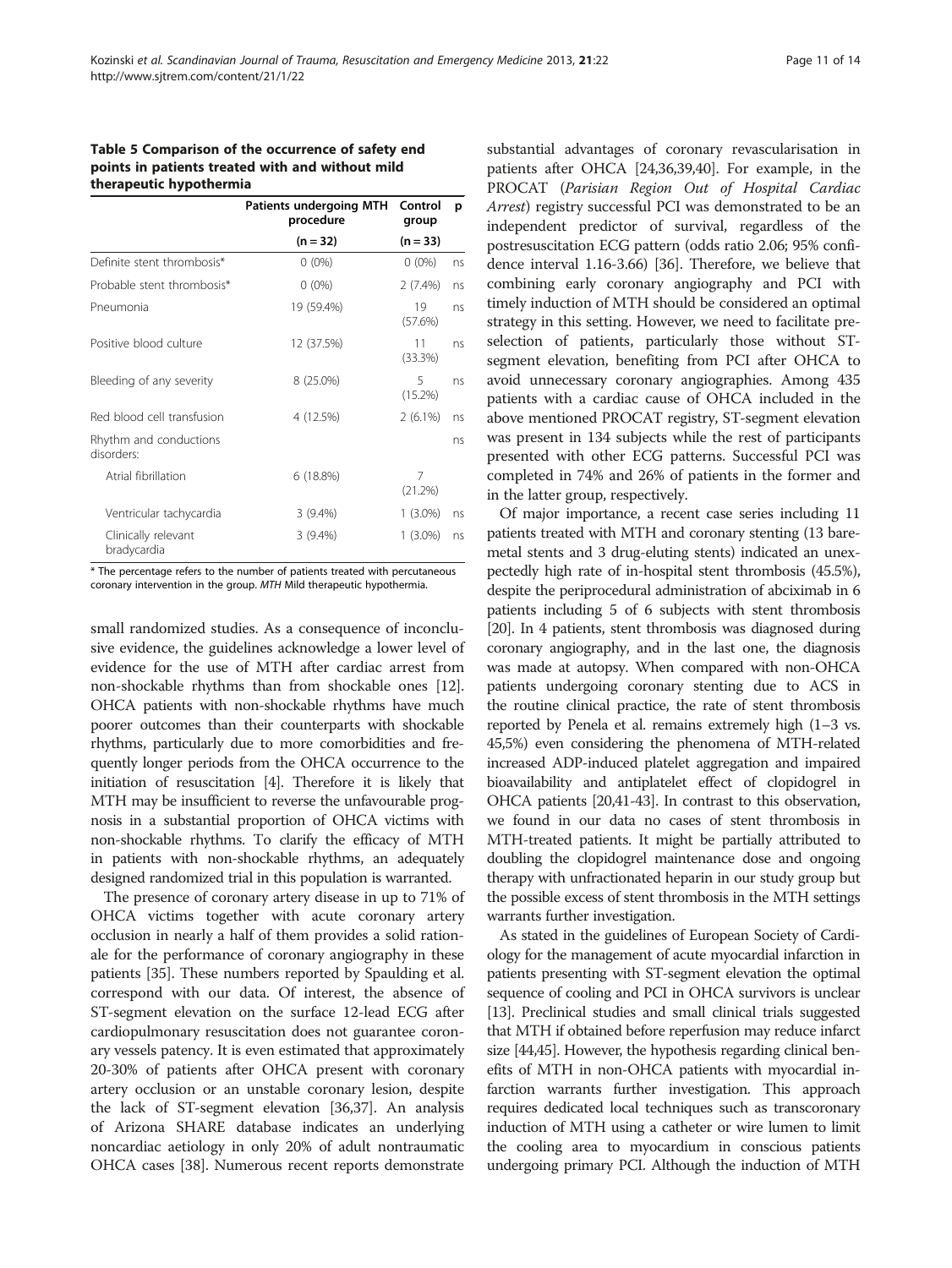was initiated in our study in the cathlab before coronary angiography, it is unlikely that the clinical benefits of MTH in our study were related to the protective effect of cooling on myocardium since the median time needed to achieve the state of MTH was as long as 400 minutes.

Available evidence from animal models and small case series of human patients suggest an advantageous effect of MTH in the setting of post-myocardial infarction cardiogenic shock [[46,47\]](#page-13-0). German researchers, who compared 20 consecutive patients admitted in cardiogenic shock after successful resuscitation from OHCA and treated with MTH with 20 matched subjects from a historic normothermic control group, observed in the former a significant decrease in heart rate and marked increase in ejection fraction, mean arterial pressure and systemic vascular resistance, with no change in cardiac index [\[47\]](#page-13-0). Accordingly, patients from the MTH group required lower cumulative doses of vasopressors and inotropes. Other potentially beneficial physiologic effects of MTH in cardiogenic shock include lower oxygen consumption along with protection from myocardial damage and reduction of end-organ injury from prolonged hypoperfusion [[46](#page-13-0)]. In our study, cardiogenic shock on admission was present in 46.9 and 42.4% of patient treated with and without MTH, respectively. Surprisingly, the presence of cardiogenic shock on admission did not carry an adverse prognosis in our study but it should be emphasized that all study participants underwent invasive management and patients with ongoing hemodynamic instability (systolic arterial pressure below 65 mm Hg), despite therapy with vasopressors and/or application of IABP, were not eligible for MTH treatment unless they achieved hemodynamic stabilization. On the other hand, we cannot exclude that this observation may be attributed to the favourable impact of MTH. However, the efficacy and safety of MTH in patients with cardiogenic shock needs to be verified in adequately designed randomized trials.

The HACA (the Hypothermia after Cardiac Arrest Study) investigators found a numerically higher, but statistically insignificant, prevalence of pneumonia in the MTH group than in the normothermia group [\[6](#page-12-0)]. It raised concerns regarding the safety of the method. A meta-analysis conducted by Arrich et al. did not confirm the detrimental effect of MTH on the occurrence of pneumonia and other adverse events [\[16\]](#page-12-0). These findings are in line with our results. However, all trials included in this meta-analysis, similarly to our study, were underpowered to show modest differences in the prevalence of safety end points. On the other hand, pneumonia occurred in almost 60% of our study participants which is comparable with other studies [\[48,49\]](#page-13-0). Therefore, pneumonia, usually caused by aspiration or mechanical ventilation, remains the leading complication with paramount clinical importance in comatose OHCA survivors.

#### Study limitations

Several limitations of our study should be acknowledged. First, despite the fact that the MTH and control groups were relatively well-matched, the non-randomized and retrospective design of our study may result in overestimation of benefits related to MTH therapy. Second, the limited sample sizes of our study preclude comprehensive sub-group analyses and substantially reduce the possibility to perform complex multivariate analyses. Third, the stable care assumption, inherent to the choice of historical controls, should be mentioned as an another important limitation of our study. Fourth, our observation is restricted to the in-hospital period. Although neurologic status at hospital discharge and all-cause in-hospital mortality constitute common endpoints in MTH studies, prolongation of the follow-up would definitely increase the value of our findings. Fifth, differences in the underlying cause of OHCA between patients treated with and without MTH as well as in door-to-balloon times, namely preponderance of patients with ST-segment elevation myocardial infarction and noncoronary OHCA aetiology in the MTH group and non-ST -segment elevation ACS subjects in the control group, together with shorter door-to-balloon time in the former, might have influenced the results. Sixth, the relatively long time needed to achieve the state of MTH in our study, despite the implementation of the endovascular cooling system, might possibly attenuate clinical advantages derived from MTH therapy. It was caused by the initiation of endovascular cooling in Cardiac Intensive Care Sub-unit after the completion of coronary interventional management. Additionally, none of the study participants was being cooled before hospital admission and no ice packs were attached to the patients' chest during coronary angiography and PCI to avoid adverse effects on the quality of images. Seventh, there was a statistically non-significant discrepancy concerning the use of IABP support in patients with cardiogenic shock between the MTH and control groups. It was driven by the recent critical appraisal of IABP treatment in this setting and a gradual decrease in IABP utilization in routine practice due to the lack of proven clinical benefits associated with this therapy [\[50\]](#page-13-0).

# **Conclusions**

Our study indicates that a regional system of care for OHCA survivors may be successfully implemented based on an ACS network, leading to an improvement in neurological status and to a reduction of in-hospital mortality in patients treated with MTH, without any excess of complications. However, our findings should be verified in large, prospective trials.

#### Competing interests

Dr. Krzysztof Pstrągowski received a speaker fee from Polimed Sp. z o.o. company, the distributor of the CoolGard 3000 system in Poland. The rest of the authors declare that they have no competing interests.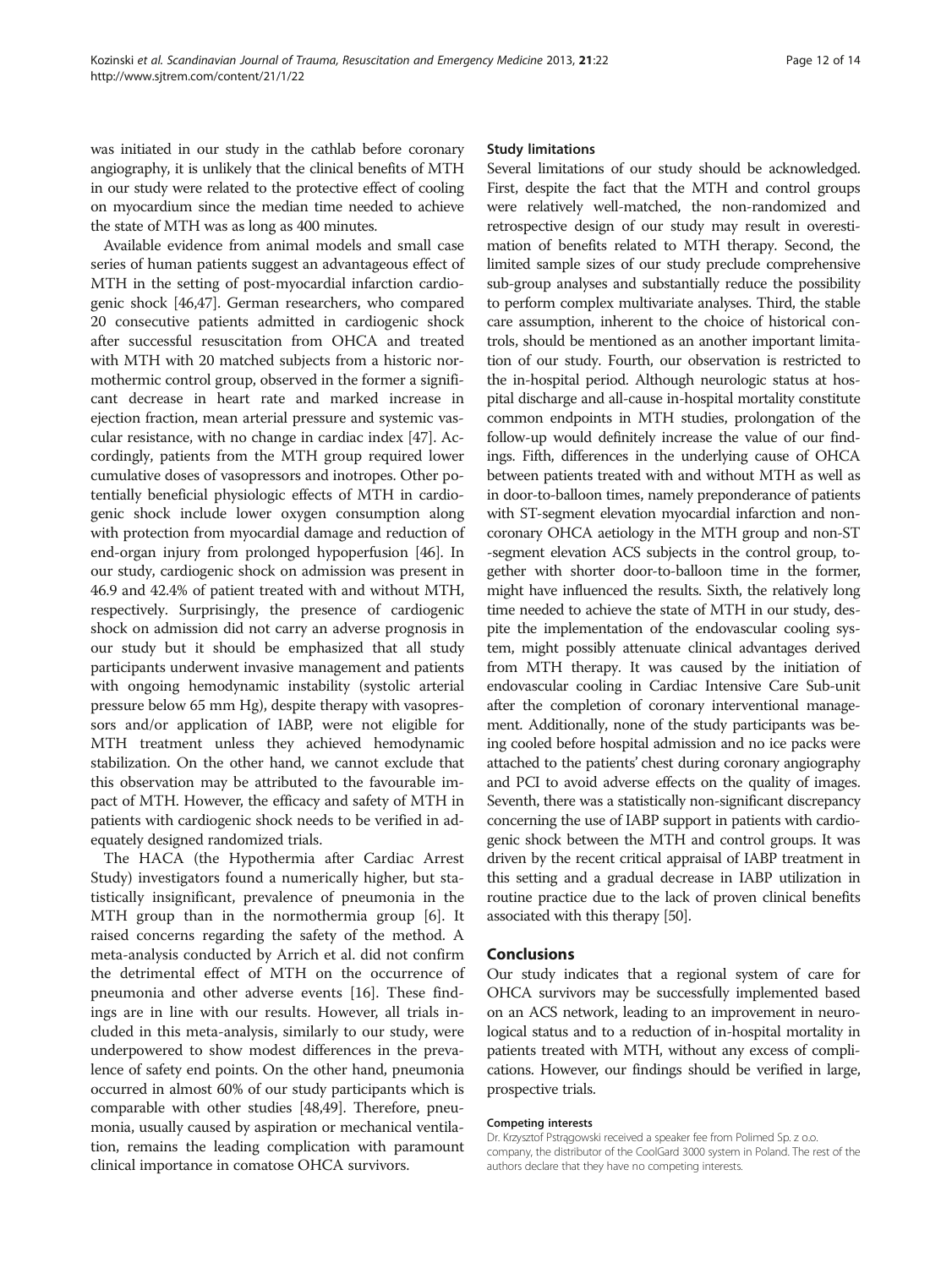#### <span id="page-12-0"></span>Authors' contributions

MK: design, data collection, analysis and interpretation, drafting and revision of the manuscript. KP: conception, design, data collection and interpretation, drafting and revision of the manuscript. JMK: data collection and interpretation, revision of the manuscript. TF: drafting and revision of the manuscript. MK: data analysis and interpretation, revision of the manuscript. BK: data collection and interpretation, revision of the manuscript. PP: conception, data interpretation, revision of the manuscript. EPN: data analysis and interpretation, drafting and revision of the manuscript. GG: drafting and revision of the manuscript. JK: conception, design, data interpretation, drafting and revision of the manuscript. All authors read and approved the final manuscript.

#### Acknowledgements

The authors are grateful to Prof. Piotr Knapik and Dr. Wojciech Rychlik for their valuable councelling during the development of our local MTH protocol. The authors appreciate commitment of the staff of Department of Cardiology and Internal Medicine during implementation of the MTH program. The present contribution is a project of Systematic Investigation and Research on Interventions and Outcomes (SIRIO)-MEDICINE, a group of senior scientists and fellows collaborating worldwide to pursue research and innovation in medicine.

#### Funding

The study was funded from departmental sources.

#### Author details

<sup>1</sup>Department of Cardiology and Internal Medicine, Collegium Medicum, Nicolaus Copernicus University, Bydgoszcz, Poland. <sup>2</sup>Students' Scientific Society, Department of Cardiology and Internal Medicine, Collegium Medicum, Nicolaus Copernicus University, Bydgoszcz, Poland. <sup>3</sup>Department of Pharmacology and Therapeutics, Collegium Medicum, Nicolaus Copernicus University, Bydgoszcz, Poland. <sup>4</sup>Depertment of Emergency Medicine, Collegium Medicum, Nicolaus Copernicus University, Bydgoszcz, Poland.

#### Received: 30 November 2012 Accepted: 19 March 2013 Published: 25 March 2013

#### References

- 1. Atwood C, Eisenberg MS, Herlitz J, Rea TD: Incidence of EMS-treated outof-hospital cardiac arrest in Europe. Resuscitation 2005, 67:75–80.
- 2. Nichol G, Thomas E, Callaway CW, Hedges J, Powell JL, Aufderheide TP, Rea T, Lowe R, Brown T, Dreyer J, Davis D, Idris A, Stiell I: Regional variation in out-of-hospital cardiac arrest incidence and outcome. JAMA 2008, 300:1423–1431.
- 3. Stiell IG, Wells GA, Field B, Spaite DW, Nesbitt LP, De Maio VJ, Nichol G, Cousineau D, Blackburn J, Munkley D, Luinstra-Toohey L, Campeau T, Dagnone E, Lyver M: Advanced cardiac life support in out-of-hospital cardiac arrest. N Engl J Med 2004, 351:647–656.
- 4. Fugate JE, Brinjikji W, Mandrekar JN, Cloft HJ, White RD, Wijdicks EF, Rabinstein AA: Post-cardiac arrest mortality is declining: a study of the US national inpatient sample 2001 to 2009. Circulation 2012, 126:546–550.
- 5. Nadkarni VM, Larkin GL, Peberdy MA, Carey SM, Kaye W, Mancini ME, Nichol G, Lane-Truitt T, Potts J, Ornato JP, Berg RA: First documented rhythm and clinical outcome from in-hospital cardiac arrest among children and adults. JAMA 2006, 295:50–57.
- 6. Hypothermia after Cardiac Arrest Study Group: Mild therapeutic hypothermia to improve the neurologic outcome after cardiac arrest. N Engl J Med 2002, 346:549–556.
- Bernard SA, Gray TW, Buist MD, Jones BM, Silvester W, Gutteridge G, Smith K: Treatment of comatose survivors of out-of-hospital cardiac arrest with induced hypothermia. N Engl J Med 2002, 346:557–563.
- 8. Hachimi-Idrissi S, Corne L, Ebinger G, Michotte Y, Huyghens L: Mild hypothermia induced by a helmet device: a clinical feasibility study. Resuscitation 2001, 51:275–281.
- Laurent I, Adrie C, Vinsonneau C, Cariou A, Chiche JD, Ohanessian A, Spaulding C, Carli P, Dhainaut JF, Monchi M: High-volume hemofiltration after out-of-hospital cardiac arrest: a randomized study. J Am Coll Cardiol 2005, 46:432–437.
- 10. Nolan JP, Morley PT, Hoek TL, Hickey RW: Therapeutic hypothermia after cardiac arrest. An advisory statement by the advancement life support

task force of the international liaison committee on resuscitation. Resuscitation 2003, 57:231–235.

- 11. Nolan JP, Deakin CD, Soar J, Böttiger BW, Smith G: European resuscitation council guidelines for resuscitation 2005. Section 4. Adult advanced life support. Resuscitation 2005, 67(Suppl 1):S39-S86.
- 12. Steg PG, James SK, Atar D, Badano LP, Lundqvist CB, Borger MA, Di Mario C, Dickstein K, Ducrocq G, Fernandez-Aviles F, Gershlick AH, Giannuzzi P, Halvorsen S, Huber K, Juni P, Kastrati A, Knuuti J, Lenzen MJ, Mahaffey KW, Valgimigli M, Van't Hof A, Widimsky P, Zahger D: ESC guidelines for the management of acute myocardial infarction in patients presenting with ST-segment elevation: the task force on the management of ST-segment elevation acute myocardial infarction of the European society of cardiology (ESC). Eur Heart J 2012, 33:2569–2619.
- 13. Walden AP, Nielsen N, Wise MP: Does the evidence support the use of mild hypothermia after cardiac arrest? No. BMJ 2011, 343:d5889.
- 14. Nielsen N, Friberg H, Gluud C, Herlitz J, Wetterslev J: Hypothermia after cardiac arrest should be further evaluated–a systematic review of randomised trials with meta-analysis and trial sequential analysis. Int J Cardiol 2011, 151:333–341.
- 15. Arrich J, Holzer M, Havel C, Müllner M, Herkner H: Hypothermia for neuroprotection in adults after cardiopulmonary resuscitation. Cochrane Database Syst Rev 2012, 9, CD004128.
- 16. Bianchin A, Pellizzato N, Martano L, Castioni CA: Therapeutic hypothermia in Italian intensive care units: a national survey. Minerva Anestesiol 2009, 75:357–362.
- 17. Wolfrum S, Radke PW, Pischon T, Willich SN, Schunkert H, Kurowski V: Mild therapeutic hypothermia after cardiac arrest - a nationwide survey on the implementation of the ILCOR guidelines in German intensive care units. Resuscitation 2007, 72:207–213.
- 18. Widimsky P, Wijns W, Fajadet J, de Belder M, Knot J, Aaberge L, Andrikopoulos G, Baz JA, Betriu A, Claeys M, Danchin N, Djambazov S, Erne P, Hartikainen J, Huber K, Kala P, Klinceva M, Kristensen SD, Ludman P, Ferre JM, Merkely B, Milicic D, Morais J, Noc M, Opolski G, Ostojic M, Radovanovic D, De Servi S, Stenestrand U, Studencan M, et al: Reperfusion therapy for ST elevation acute myocardial infarction in Europe: description of the current situation in 30 countries. Eur Heart J 2010, 31:943–957.
- 19. Mooney MR, Unger BT, Boland LL, Burke MN, Kebed KY, Graham KJ, Henry TD, Katsiyiannis WT, Satterlee PA, Sendelbach S, Hodges JS, Parham WM: Therapeutic hypothermia after out-of-hospital cardiac arrest: evaluation of a regional system to increase access to cooling. Circulation 2011, 124:206–214.
- 20. Penela D, Magaldi M, Fontanals J, Martin V, Regueiro A, Ortiz JT, Bosch X, Sabaté M, Heras M: Hypothermia in acute coronary syndrome: brain salvage versus stent thrombosis? J Am Coll Cardiol 2013, 61:686-687.
- 21. Nolan JP, Soar J, Zideman DA, Biarent D, Bossaert LL, Deakin C, Koster RW, Wyllie J, Böttiger B: European resuscitation council quidelines for resuscitation 2010 section 1. Executive summary. Resuscitation 2010, 81:1219–1276.
- 22. Nolan JP, Neumar RW, Adrie C, Aibiki M, Berg RA, Böttiger BW, Callaway C, Clark RS, Geocadin RG, Jauch EC, Kern KB, Laurent I, Longstreth WT, Merchant RM, Morley P, Morrison LJ, Nadkarni V, Peberdy MA, Rivers EP, Rodriguez-Nunez A, Sellke FW, Spaulding C, Sunde K, Hoek TV: Post-cardiac arrest syndrome: epidemiology, pathophysiology, treatment, and prognostication. A scientific statement from the international liaison committee on resuscitation; the American heart association emergency cardiovascular care committee; the council on cardiovascular surgery and anesthesia; the council on cardiopulmonary, perioperative, and critical care; the council on clinical cardiology; the council on stroke. Resuscitation 2008, 79:350–379.
- 23. Jennett B, Bond M: Assessment of outcome after severe brain damage. Lancet 1975, 1:480–484.
- 24. Knafelj R, Radsel P, Ploj T, Noc M: Primary percutaneous coronary intervention and mild induced hypothermia in comatose survivors of ventricular fibrillation with ST-elevation acute myocardial infarction. Resuscitation 2007, 74:227–234.
- 25. Nichol G, Aufderheide TP, Eigel B, Neumar RW, Lurie KG, Bufalino VJ, Callaway CW, Menon V, Bass RR, Abella BS, Sayre M, Dougherty CM, Racht EM, Kleinman ME, O'Connor RE, Reilly JP, Ossmann EW, Peterson E: Regional systems of care for out-of-hospital cardiac arrest: a policy statement from the American heart association. Circulation 2010, 121:709–729.